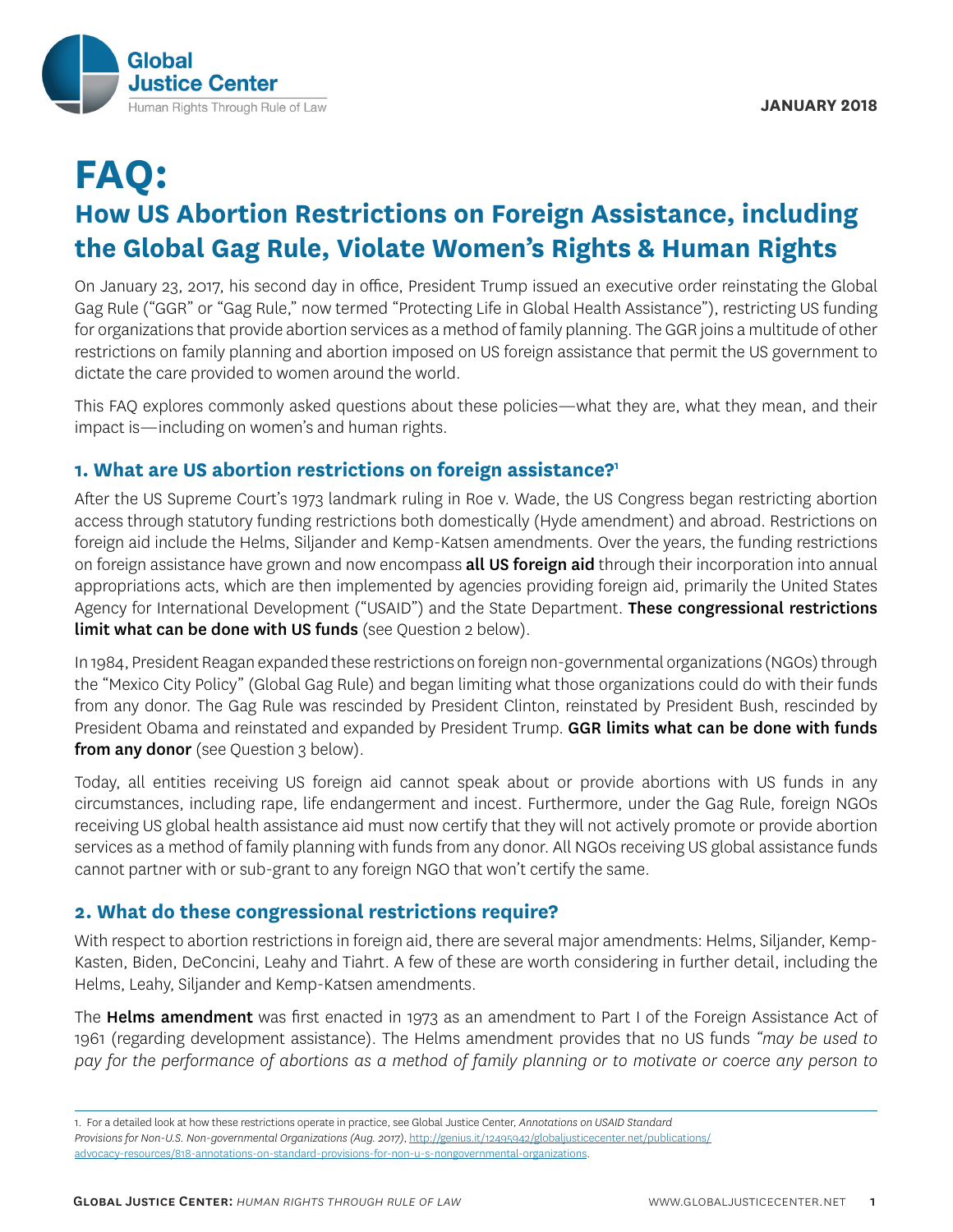*practice abortions."*<sup>2</sup> Today, these restrictions are applied as a total ban on abortion speech and services, with no exceptions for rape, incest and life endangerment.<sup>3</sup> While initially restricted under the Foreign Assistance Act to only apply to development assistance, Helms is now applied to all foreign aid.<sup>4</sup> While the focus of advocacy efforts on US abortion restrictions is often the Global Gag Rule, the Helms amendment is the core and underlying legal authority for the restrictions. Helms has consistently been in place for over 40 years and affects the entirety of the US foreign aid budget, nearly \$36 billion in 2017.

The Leahy amendment aims to clarify the term "motivate" in the Helms amendment and provides that the term *"shall not be construed to prohibit the provision, consistent with local law, of information or counseling about all pregnancy options."*<sup>5</sup> However, the Leahy amendment is little understood, and studies have shown that "information and counseling on abortion is either incorrectly understood as being prohibited or is otherwise avoided."6

The **Siljander amendment**, which was first introduced into appropriations bills in 1981, imposes restrictions on the use of abortion funds for lobbying activities.<sup>7</sup> When it was first introduced the restrictions only prohibited lobbying for abortion, however since then the restrictions have been amended to apply to both *lobbying for or against abortion.* Siljander, like Helms, is habitually included in annual appropriations measures and applies to all foreign assistance.

Finally, the **Kemp-Kasten amendment** prohibits the provision of US funds to any organization or program that *"supports or participates in the management of a program of coercive abortion or involuntary sterilization."*<sup>8</sup> The Kemp-Kasten amendment has been the justification for the withholding of funding to the United Nations Population Fund ("UNFPA") under the Reagan, H.W. Bush, W. Bush, and Trump administrations.<sup>9</sup>

These restrictions apply to all US foreign assistance and limit what can be done with US funds only. Entities who are only subject to these restrictions can and should segregate their aid from other donors and use those funds to provide information and referrals for abortion in all circumstances, provide abortion services in all circumstances and advocate for the legalization of and access to abortion.

# **3. What is the Global Gag Rule?**

GGR (also termed variously the "Mexico City Policy" and now "Protecting Life in Global Health Assistance') is an executive action, first taken by President Reagan in 1984, which imposes additional abortion restrictions on non-US NGOs ("foreign NGOS" or "fNGOs") receiving either direct support or sub-grants from certain US foreign assistance funding streams. The GGR has been in and out of effect since first imposed by President Reagan along political party lines. Every Republican since Reagan has put (or kept) the policy in place and every Democrat has repealed it. It was most recently reinstated in 2017 by President Trump. Under previous Republican presidents the policy only applied to fNGOs receiving US family planning assistance—now the policy applies to fNGOs receiving nearly all global heath assistance funds.

In the simplest of terms, the GGR prohibits global health assistance from being provided to fNGOs that use funding from any source to: perform abortions in cases other than rape, incest or life endangerment; counsel or referral women for abortion; or lobby in any abortion related advocacy, including to make abortion legal, in their own country. Unlike the congressionally-mandated restrictions discussed above, these restrictions: (1) are

<sup>2.</sup> Section 104(f)(1) of the Foreign Assistance Act of 1961, P.L. 87-195, 22 U.S.C. § 2151b(f)(1) as amended by the Foreign Assistance Act of 1971, P.L. 93-189 (Dec. 17, 1973).

<sup>3.</sup> Kaiser Family Foundation, *The Mexico City Policy: An Explainer*, (Jun. 1, 2017).

<sup>4.</sup> Congressional Research Service, A*bortion and Family Planning-Related Provisions in U.S. Foreign Assistance Law and Policy* (Jan. 24, 2017).

<sup>5.</sup> FY2016 State-Foreign Operations Appropriations Act (129 Stat. 2718).

<sup>6.</sup> Ipas and Ibis Reproductive Health, *US. Funding for abortion: How the Helms and Hyde Amendments harm women and providers* at 7 (Mar. 2016).

<sup>7.</sup> Section 525 of the Foreign Assistance and Related Appropriations Act 1982, P.L. 97-121, 95 Stat. § 1657 (Dec. 29, 1981).

<sup>8.</sup> Chapter V of P.L. 99-88 (99 Stat. 323), approved August 15, 1985.

<sup>9.</sup> In addition to Kemp-Kasten, since 2000, annual appropriations have also included restrictions that are specific to UNFPA that act in effect as a Gag Rule on the organization. These restrictions condition the availability of funds to UNFPA on the following factors: (1) the funds cannot be used for any programming in China; (2) that US funds to UNFPA are segregated from funds from other donors; and (3) that UNFPA does not fund abortions.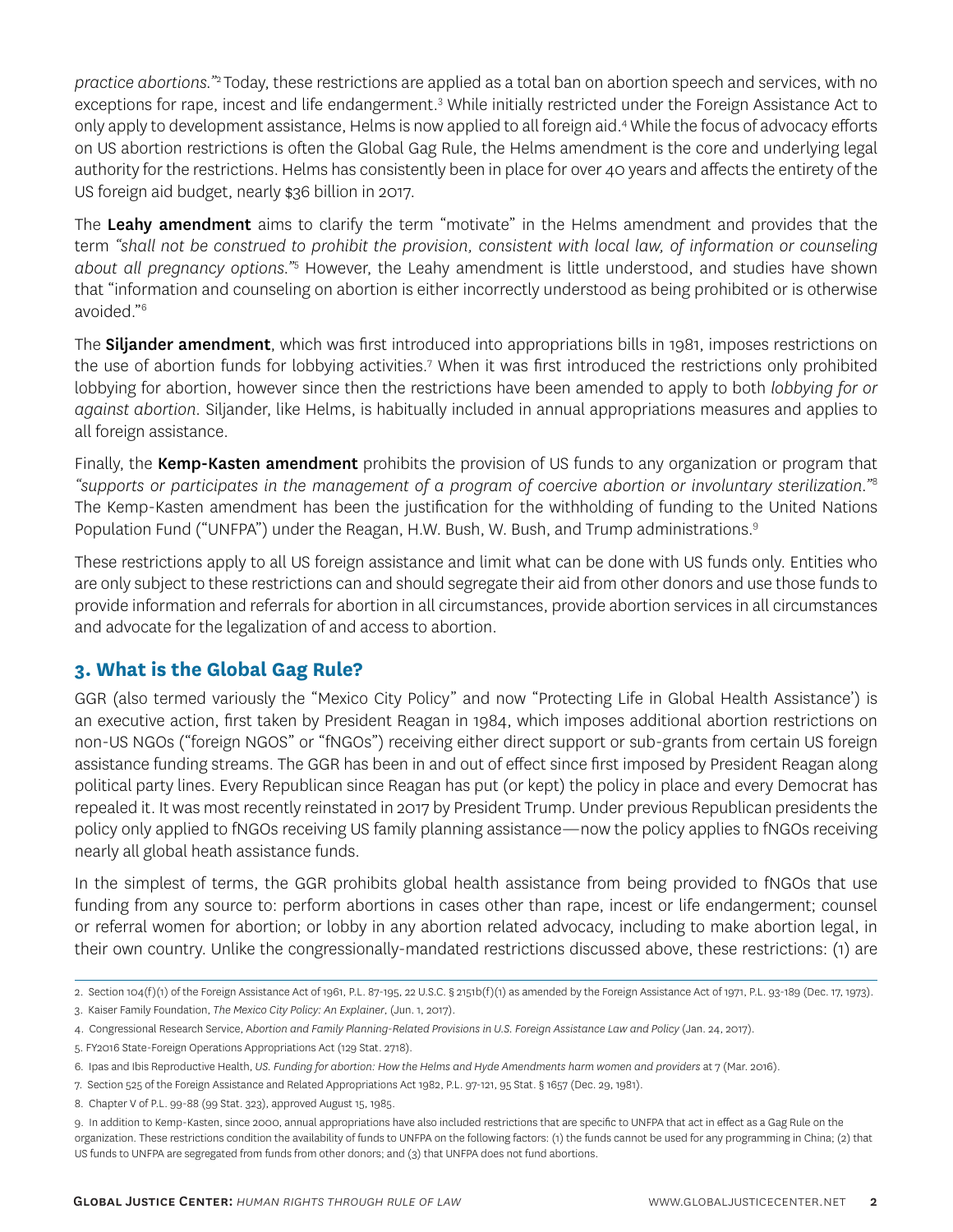imposed at the discretion of the US President;<sup>10</sup> (2) do not apply to all foreign assistance (they only apply to fNGOs receiving "global health" assistance); and (3) are in addition to the congressional restrictions on US aid discussed in Question 2.

#### **Who does the GGR apply to now?**

While the congressionally imposed requirements on foreign assistance, including the Helms amendment, are imposed on all grantees, including US NGOs, fNGOs and foreign governments, the Gag Rule only applies to fNGOs. FNGOs may be subject to the Gag Rule in two circumstances: (1) where they are the direct recipient of affected global health assistance funds; or (2) if they receive a sub-grant from a US NGO or fNGO of affected global health assistance funds (who are required to pass on the GGR to any sub-grantees).

Furthermore, even though US NGOs are directly exempted from the Gag (because it would violate US Constitutional guarantees of free speech), they are not immune from the impact of GGR. Impacts include limitations on who they can partner with in global work with respect to abortion, as well as the fact that where they do partner with fNGOs, they become the source of censorship of those organizations as a result of the pass-thru requirement.

One analysis of the potential impact of these restrictions found that, based on funding data from previous years, at least 1,275 fNGOs, either as direct or sub-recipients, would be subject to the expanded GGR, and at least 469 US NGOs would have to pass thru the requirements to fNGO partners.<sup>11</sup> 92% of these fNGOs would not have been affected if the Gag Rule had not been expanded to cover all global health assistance.

### **What does the GGR apply to now?**

As stated above, Trump's Gag Rule, extends the requirements of the GGR to cover all fNGOs that either directly or indirectly receive US global health assistance. While previous iterations of the GGR only applied to US "family planning" assistance, President Trump expanded GGR to cover nearly all global health assistance with a few exceptions. Covered global health assistance funds includes "funding for international health programs, such as those for HIV/AIDS, maternal and child health, malaria, global health security, and family planning and reproductive health."12

The GGR will be imposed on new grants, cooperative agreements and contracts, as well as any such existing funding agreements that are amended to include new funding.13 One study estimates that the expanded GGR may censor up to \$2.2 billion in funding, 88% of which would not have been affected if the Gag Rule has remained limited to family planning assistance.

Furthermore, as a result of the expansion and the mechanics of how US global health assistance is distributed, the GGR will be imposed through relevant funding streams by a variety of US agencies and departments, including:

- **→** United States Department for International Development (USAID);
- **→** State Department; and
- **→** Department of Health and Human Services, including the National Institute for Health (NIH)

and Centers for Disease Control & Prevention (CDC).

#### **Are there any exceptions to the GGR?**

Certain global health assistance funding streams are excluded from the policy, in particular humanitarian assistance provided by the State Department, USAID and the Department of Defense. However, while the funding streams themselves are excluded, organizations who receive exempted humanitarian aid may still be subject to the Gag Rule. For example, if a fNGO receives both humanitarian assistance and US global health assistance for

<sup>10.</sup> Congressional abortion restrictions on foreign assistance, including the Helms amendment, coupled with Presidential authority over foreign affairs, are what grant the US President the ability to unilaterally impose this policy. If congressional restrictions are repealed, the President would almost certainly not have the ability to impose the Gag Rule without congressional approval.

<sup>11.</sup> Kaiser Family Foundation, *How Many Foreign NGOs are Subject to the Expanded Mexico City Policy?*, December 2017.

<sup>12.</sup> United States Department of State, *Factsheet: Protecting Life in Global Health Assistance* (May 15, 2017), https://www.state.gov/r/pa/prs/ps/2017/05/270866.htm. 13. *Id.*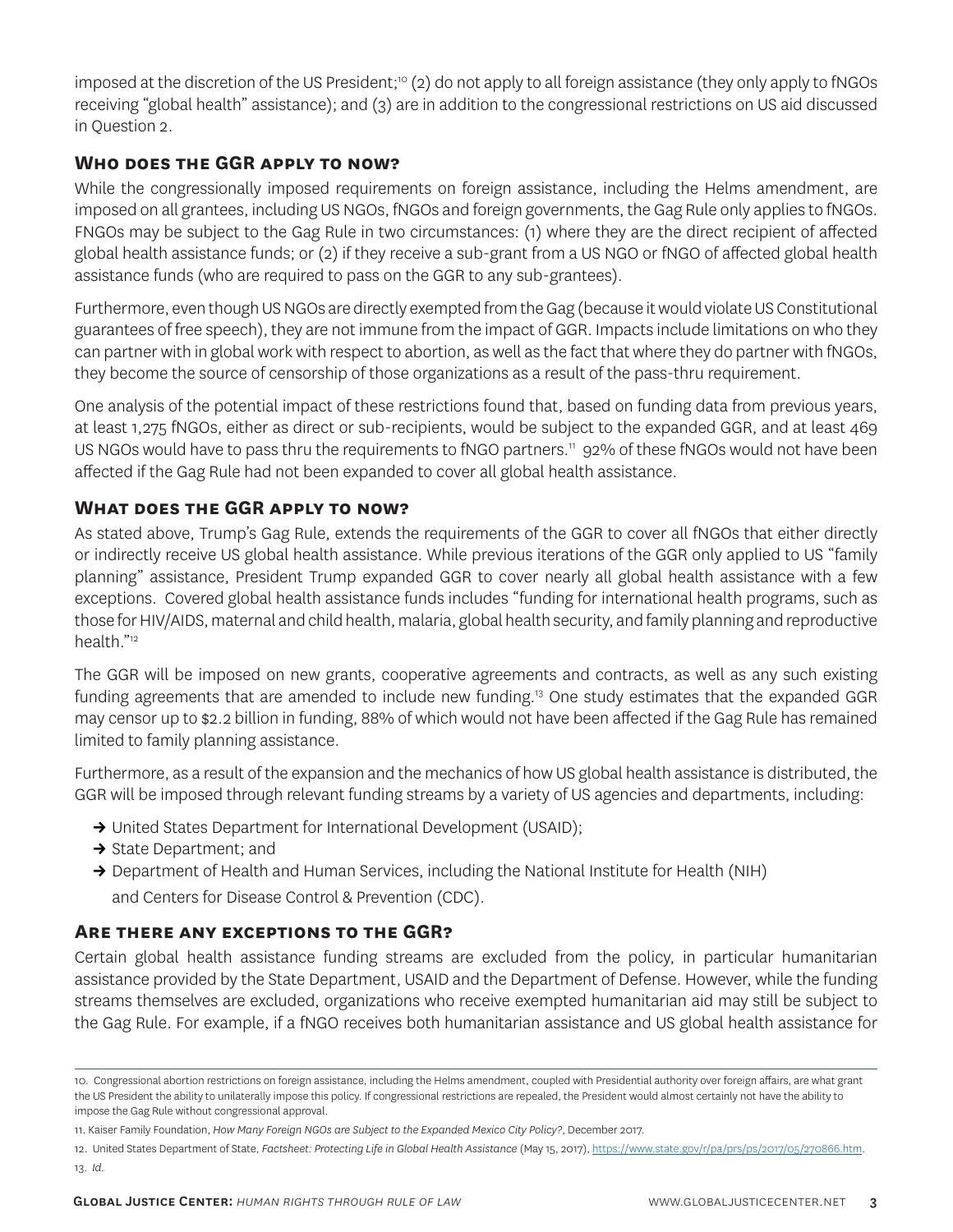malaria, through the malaria funding they would need to sign the Gag Rule and as a result, their humanitarian work would also be impacted.

In addition, national or local governments, public international organizations, and other similar multilateral entities are exempted from the Gag Rule. However, congressional abortion restrictions, including the Helms amendment, still apply to the activities they engage in with their US funds.

Importantly, the GGR is *not* a total ban on abortion related speech and services. Even if an organization is subject to the Gag Rule, they may still provide advice, information, referrals and services in cases of rape, incest or life endangerment, with their funds from other donors. Furthermore, organizations may provide what is known as a "passive referral" to safe abortion services if the following conditions are met: (1) a pregnant woman specifically asks a question about where to obtain a "safe, legal abortion"; (2) she states she has already decided to obtain an abortion; (3) the health provider "reasonably believes" medical ethics in the country they are in requires an answer as to where an abortion can be obtained safely and legally. Finally, the GGR has no impact on the provision of post-abortion care or emergency contraception—these services may and should continue to be provided, even by organizations subject to the Gag Rule.

# **4. What is the impact of these policies?**

The Helms amendment has consistently been in place since 1973, the Siljander amendment since 1981 and the Gag Rule has intermittently been in place since 1984. Over the years, organizations have documented the negative impact that these restrictions have had, not only on abortion services and speech, but also on family planning and sexual and reproductive health services more broadly.<sup>14</sup>

One often cited 2011 study found that the GGR actually increased abortion rates in sub-Saharan Africa, in large part because organizations supporting family planning and contraceptive access had to reduce their programming as a result of declining funding from the US.15 Other reports have shown that the GGR has resulted in the need for providers to fire staff, reduce available services, charge higher fees or close their offices altogether. It has also led to a drastic reduction in the availability of contraceptives, including condoms and birth control, and cuts to outreach and education. Similarly, studies on the impact of the Helms amendment have found it leads to the "avoidance of abortion-related service provision, information and counseling; censorship; and reduced access to life-saving equipment and supplies."<sup>16</sup> The same study also found "no evidence of counseling on abortion provided by US funded reproductive health providers" and that "U.S.-funded organizations that address gender-based violence also generally omit information about abortion as an option for a woman who is pregnant as a result of rape."<sup>17</sup>

Perhaps the most pernicious (and largely unquantifiable) impact of US abortion restrictions is the chilling effect on abortion speech and service provision around the world. A 1990 study on the implementation of the GGR sponsored by the US government found that there was general confusion at the implementer level as to what sorts of activities are permitted and prohibited under GGR. For example, the study found that at the level of clinic staff, most understood the policy to prohibit "most everything" associated with abortion.<sup>18</sup> The study also found that while many grantees understood what they *couldn't do*, they did not feel that the policy or guidance explicitly stated what was permissible.<sup>19</sup>

Similarly, in a Congressional hearing on the effects of the GGR, Duff Gillespie, a former senior USAID official, noted

17. *Id.* 

19. *Id* (emphasis added).

<sup>14.</sup> *See e.g.* Guttmacher Institute, *The Global Gag Rule and Fights over Funding UNFPA: The Issues that Won't Go Away*, Guttmacher Policy Review (Jun. 3, 2015); Ipas and Ibis Reproductive Health, *US. Funding for abortion: How the Helms and Hyde Amendments harm women and providers* (Mar. 2016); Mehlika Hoodbhoy, Martin Flaherty, Tracy Higgins, *Exporting Despair: The Human Rights Implications of U.S. Restrictions on Foreign Health Care Funding in Kenya* (Nov. 2006); Leitner Center for International Law and Justice, *Exporting Confusion: U.S. Foreign Policy as an Obstacle to the Implementation of Ethiopia's Liberalized Abortion Law* (May 2010).

<sup>15.</sup> Eran Bendavid, Patrick Avila, and Grant Miller, *United States aid policy and induced abortion in sub-Saharan Africa*, Bulletin of the World Health Organization (Sept. 27, 2011).

<sup>16.</sup> Ipas and Ibis Reproductive Health, *US. Funding for abortion: How the Helms and Hyde Amendments harm women and providers* at 6 (Mar. 2016).

<sup>18.</sup> Population Technical Assistance Project, *Mexico City Policy Implementation Study* at 22, (Nov. 21, 1990), http://pdf.usaid.gov/pdf\_docs/PNABG765.pdf.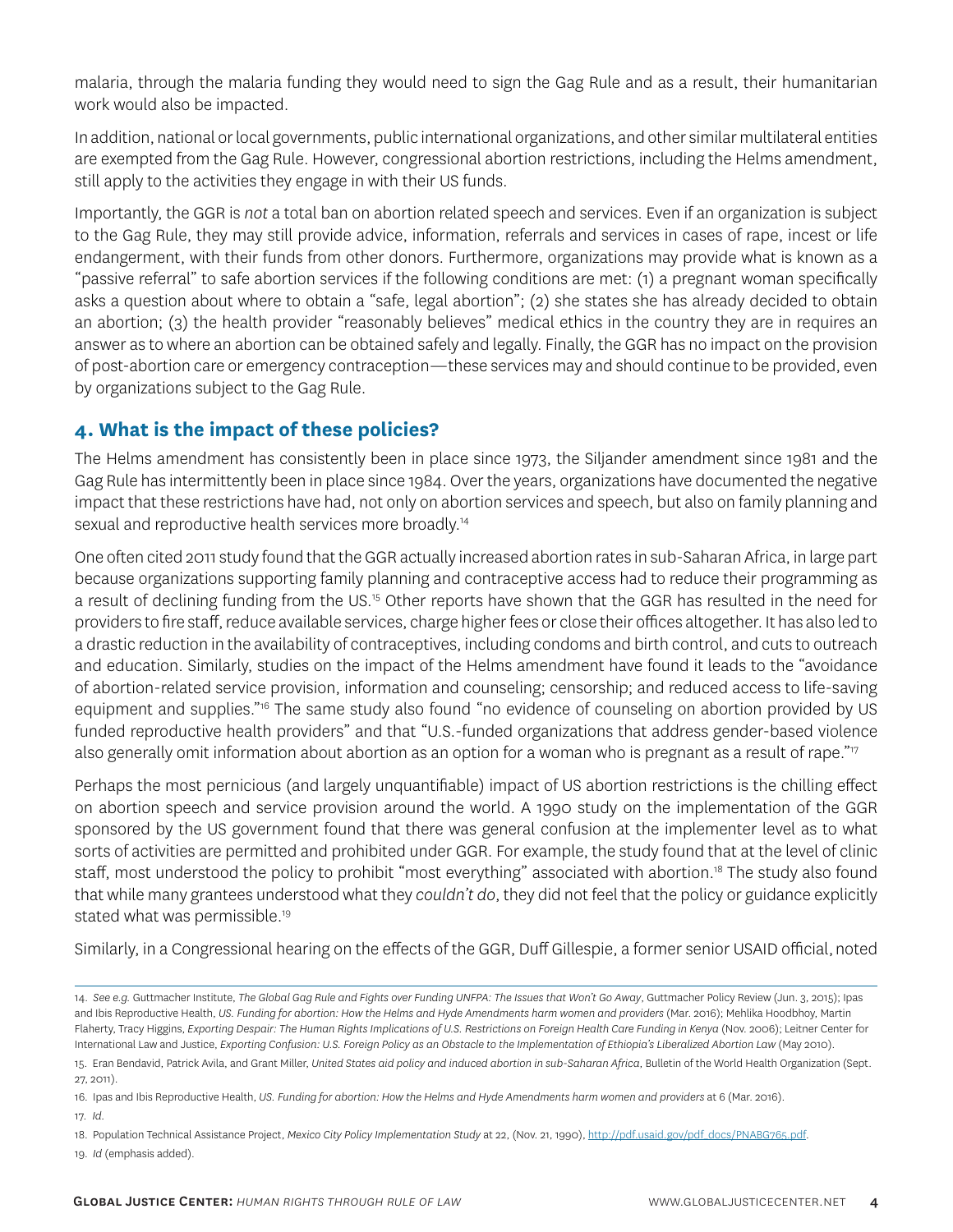that "the Helms Amendment was, and remains, effective in preventing USAID funding for abortion activities."<sup>20</sup> He went on to describe the chilling effect of the GGR even after its repeal: "Even under the eight years of the Clinton administration, the chilling effect of the Mexico City Policy continued and few foreign NGOs became engaged in ''prohibited'' activities either because they had no desire to or they feared future retribution from another antiabortion administration…These efforts have had a chilling effect on recipients of USAID population funds and have led to self-censorship and their isolation or exclusion from activities that may, however tenuously, leave them vulnerable to accusations of promoting abortion."21

The chilling effect of the GGR is compounded by over-interpretation of the congressional restrictions and their aggressive monitoring and enforcement by all administrations. Even under President Obama, the statutory restrictions were used to: gag political speech to change restrictive abortion laws in countries (including many who have been asked to do so in order to bring their laws in compliance due to human rights violations); censor the information provided by doctors to their patients about their options; censor the content of public health publications, technical guidance on reproductive health care; and even restrict participation in meetings on maternal mortality.<sup>22</sup> As with the GGR, many grantees treat these restrictions as total restrictions on abortionrelated speech and services. One study found that "the Helms, Leahy and Siljander Amendments are generally not well understood, particularly in the field. Several USAID grantees understand the restrictions to be a blanket ban on activities and speech around abortion."23

Since the GGR only applies to new funding agreements or those that are modified, the full impact of Trump's expanded Gag is unclear—however, it would not be unreasonable to speculate that it will magnify the negative impacts that have been documented during other times when the rule was in place. One study on the early impacts in Kenya and Uganda may provide a guidepost for what this impact may look like.<sup>24</sup> Key findings included: a lack of information about the policy and overreach in implementation; reductions in key sexual and reproductive health services that cannot easily be replaced; a loss in training and technical support to government clinics providing abortion in circumstances legal under the GGR; and concerns over increased unsafe abortion and maternal deaths.<sup>25</sup>

# **5. How do these restrictions violate women's rights & human rights?**

US abortion restrictions implicate a variety of rights under international human rights and humanitarian law. These rights include: the right to life; the right to non-discrimination; the right to information; the right to health and medical care; the right to be free from torture and cruel, inhuman and degrading treatment; and the right to free speech and association.

Human rights bodies and experts have made clear that abortion is necessary health care for women and girls, and that restrictions on and the denial of safe abortion services violate their fundamental rights.<sup>26</sup> Furthermore, in situations of conflict, abortion is protected medical care under international humanitarian law and must be provided to all those who qualify as the "wounded and sick."<sup>27</sup> By imposing restrictions on its aid, the US is

<sup>20.</sup> *The Mexico City Policy/Global Gag Rule: Its Impact on Family Planning and Reproductive Health: Hearing Before the Comm. On Foreign Affairs*, 110th Cong. 18 (2007) (Prepared Statement of Duff G. Gillespie, Ph.D., Professor and Senior Scholar, Gates Institute for Population And Reproductive Health, Johns Hopkins Bloomberg School Of Public Health).

<sup>21.</sup> *Id.* 

<sup>22.</sup> Global Justice Center, S*uggested List of Issues to Country Report Task Force on the United States of America, Human Rights Committee* (Dec. 28, 2012), http://www. globaljusticecenter.net/documents/ICCPR.pdf.

<sup>23.</sup> Ipas, Memorandum on the Application of Abortion-Related Restrictions on U.S. Foreign Assistance, to Scott Radloff, Director, Office of Population and Reproductive *Health*, USAID, at 3 (Nov. 2, 2011).

<sup>24.</sup> Human Rights Watch, *Early Impact of the Protecting Life in Global Health Assistance Policy in Kenya and Uganda*, (Oct. 13, 2017).

<sup>25.</sup> *Id.* 

<sup>26.</sup> Human Rights Watch, Human Rights Law and Access to Abortion (Jul. 2017), https://www.hrw.org/news/2017/07/24/qa-human-rights-law-and-access-abortion# Right\_to\_enjoy; Office of the High Commissioner for Human Rights, *Safe abortions for all women who need them – not just the rich, say UN experts* (Sept. 28, 2017), http://www.ohchr.org/EN/NewsEvents/Pages/DisplayNews.aspx?NewsID=22167&LangID=E.

<sup>27.</sup> Akila Radhakrishnan, Elena Sarver and Grant Shubin, *Protecting safe abortion in humanitarian settings: overcoming legal and policy barriers*, Reproductive Health Matters, Volume 25 (Nov. 30, 2017). *See also* Global Justice Center, *What is the Law? Armed Conflict & Abortion Services* (Nov. 2017), http://globaljusticecenter.net/ documents/What%20is%20the%20Law%20Factsheet.pdf.